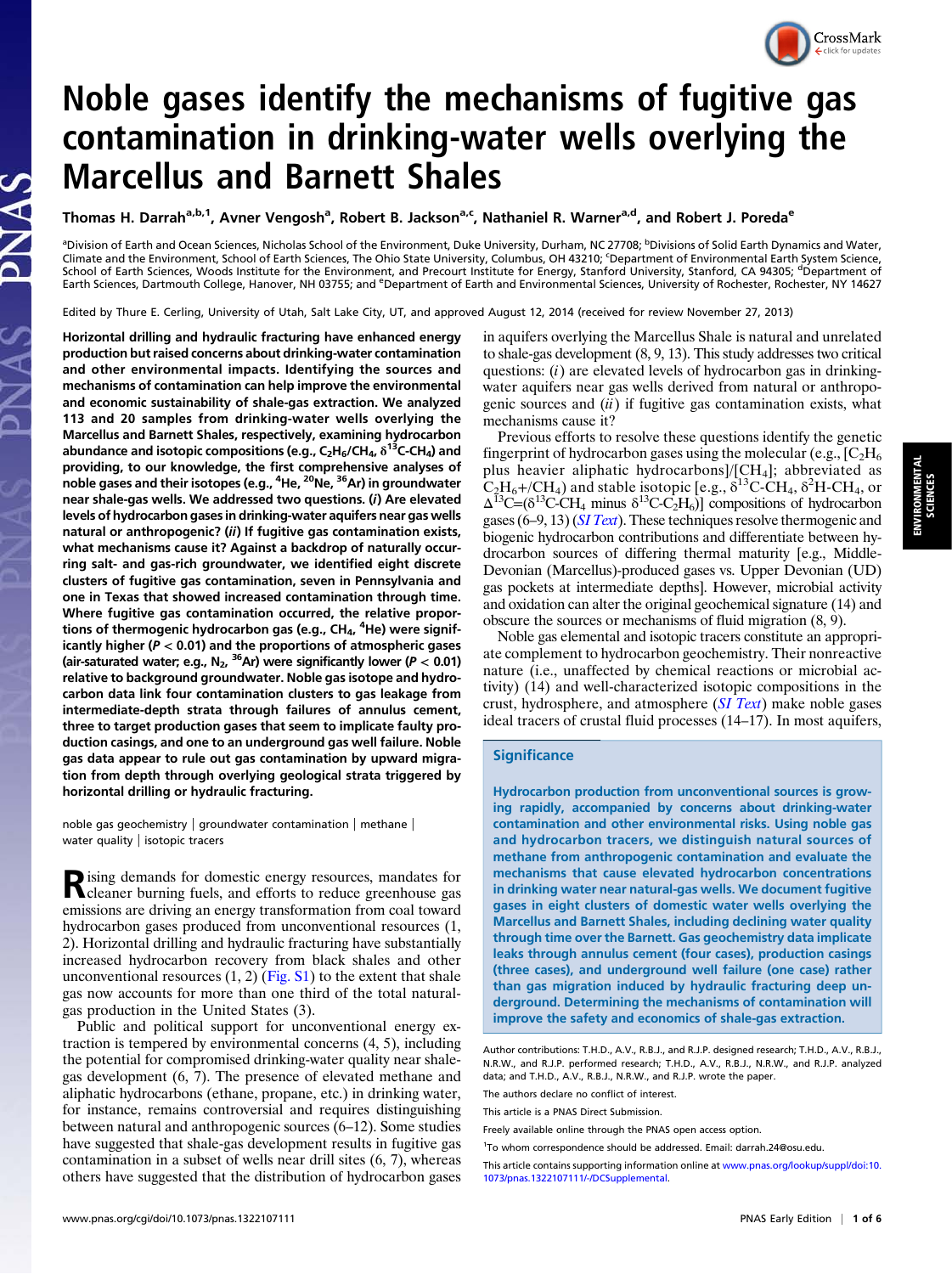the noble gas isotopic composition reflects a binary mixture of two sources: (i) air-saturated water (ASW), containing <sup>20</sup>Ne, <sup>36</sup>Ar, and  ${}^{84}\text{Kr}$  (and N<sub>2</sub>) derived from solubility equilibrium with the atmosphere during groundwater recharge; and  $(ii)$  crustal rocks that release radiogenic noble gases such as  ${}^{4}$ He $*$  and  ${}^{21}$ Ne $*$  (sourced from <sup>235; 238</sup>U + <sup>232</sup>Th decay) and <sup>40</sup>Ar<sup>\*</sup> (sourced from <sup>40</sup>K decay, where  $*$  indicates a radiogenic component) (18). Once noble gases incorporate into crustal fluids, they fractionate only by well-constrained physical mechanisms (e.g., diffusion, phase partitioning) (16, 18). Therefore, when paired with hydrocarbon composition and inorganic water chemistry, noble gases can help differentiate between natural geological migration of hydrocarbon gases and anthropogenic contamination. We also suggest that noble gas geochemistry can be used to determine the mechanisms by which anthropogenic gas contamination occur.

We envision seven scenarios that, alone or together, can account for the elevated hydrocarbon levels in shallow aquifers (Fig. 1):  $(i)$  in situ microbial methane production;  $(ii)$  natural in situ presence or tectonically driven migration over geological time of gas-rich brine from an underlying source formation [e.g., Marcellus or Barnett formation (Fm.)] or gas-bearing formation of intermediate depth (e.g., Lock Haven/Catskill Fm. or Strawn Fm.); (*iii*) exsolution of hydrocarbon gas already present in shallow aquifers following scenario 1 or 2, driven by vibrations or water level fluctuations from drilling activities;  $(iv)$  leakage from the target or intermediate-depth formations through a poorly cemented well annulus; (v) leakage from the target formation through faulty well casings (e.g., poorly joined or corroded casings); (vi) migration of hydrocarbon gas from the target or overlying formations along natural deformation features (e.g., faults, joints, or fractures) or those initiated by drilling (e.g., faults or fractures created, reopened, or intersected by drilling or hydraulic fracturing activities); and (vii) migration of target or intermediate-depth gases through abandoned or legacy wells. In our study areas, other scenarios such as coal bed methane or leakage from pipelines or

compressors into aquifers are unlikely [\(Figs. S2](http://www.pnas.org/lookup/suppl/doi:10.1073/pnas.1322107111/-/DCSupplemental/pnas.201322107SI.pdf?targetid=nameddest=SF2) and [S3](http://www.pnas.org/lookup/suppl/doi:10.1073/pnas.1322107111/-/DCSupplemental/pnas.201322107SI.pdf?targetid=nameddest=SF3)). Here, we examine the noble gas (e.g.,  ${}^{4}$ He,  ${}^{20}$ Ne, and  ${}^{36}$ Ar), hydrocarbon (e.g.,  $\delta^{13}$ C-CH<sub>4</sub>, CH<sub>4</sub>, and C<sub>2</sub>H<sub>6</sub>), and chloride (Cl<sup>−</sup>) content of 113 domestic groundwater wells and one natural methane seep overlying the Marcellus study area (MSA) ∼800– 2,200 m underground in northeastern Pennsylvania and southeastern New York and 20 groundwater wells overlying the Barnett study area (BSA) ∼1,950–2,500 m underground in east-central Texas (*[SI Text](http://www.pnas.org/lookup/suppl/doi:10.1073/pnas.1322107111/-/DCSupplemental/pnas.201322107SI.pdf?targetid=nameddest=STXT)* and [Figs. S2](http://www.pnas.org/lookup/suppl/doi:10.1073/pnas.1322107111/-/DCSupplemental/pnas.201322107SI.pdf?targetid=nameddest=SF2) and [S3](http://www.pnas.org/lookup/suppl/doi:10.1073/pnas.1322107111/-/DCSupplemental/pnas.201322107SI.pdf?targetid=nameddest=SF3)). Sample collection and analyses are reported briefly in Materials and Methods and in more detail in [SI Text](http://www.pnas.org/lookup/suppl/doi:10.1073/pnas.1322107111/-/DCSupplemental/pnas.201322107SI.pdf?targetid=nameddest=STXT) (7, 19–21). The typical depth of drinking-water wells in the MSA is 35–90 m, sourced from either fractured



Fig. 1. A diagram of seven scenarios that may account for the presence of elevated hydrocarbon gas levels in shallow aquifers (see discussion in text). The figure is a conceptualized stratigraphic section and is not drawn to scale. Additional scenarios (e.g., coal bed methane and natural-gas pipelines leak-ing into aquifers) are unlikely in our specific study areas [\(Figs. S2](http://www.pnas.org/lookup/suppl/doi:10.1073/pnas.1322107111/-/DCSupplemental/pnas.201322107SI.pdf?targetid=nameddest=SF2) and [S3](http://www.pnas.org/lookup/suppl/doi:10.1073/pnas.1322107111/-/DCSupplemental/pnas.201322107SI.pdf?targetid=nameddest=SF3)).

sandstone of the Lock Haven and Catskill Formations or outwash alluvium aquifers. The typical depth to drinking water in Texas is 60–75 m, sourced from the Upper Trinity limestone. More geological information is included in [SI Text](http://www.pnas.org/lookup/suppl/doi:10.1073/pnas.1322107111/-/DCSupplemental/pnas.201322107SI.pdf?targetid=nameddest=STXT). To augment our previous studies (6, 7) that examined the relationship between methane and proximity to gas wells, in this study we intentionally targeted a subset of water wells known to have elevated CH4 concentrations and surrounding water wells both near and far from drill sites. The reason for this approach was to distinguish among the mechanisms causing high gas concentrations naturally from those potentially associated with shale-gas development (Fig. 1).

## Results and Discussion

The occurrence, distribution, and composition of hydrocarbons in the Earth's crust result from the interplay between tectonic and hydrologic cycles (14, 17). The remnants of these processes generate inorganic, hydrocarbon, and noble gas compositions with distinctive geochemical fingerprints (e.g.,  $C_2H_6 + /CH_4$ ,  $\delta^{13}C$ -CH<sub>4</sub>, He/CH<sub>4</sub>, <sup>20</sup>Ne<sup>/36</sup>Ar, and Cl<sup>−</sup>) that can help to distinguish hydrocarbons that migrated naturally from those that migrated as anthropogenic fugitive gases associated with shale-gas development. Our data show that in the aquifers overlying the MSA, the CH<sub>4</sub> levels in groundwater samples observed >1 km from shale-gas wells co-occurs with elevated concentrations of natural crustal brine components (e.g., Cl<sup>−</sup> and <sup>4</sup>He) (triangles in Fig. 2A and B). The composition of groundwater sampled <1 km from drill sites in the  $MSA$  shows clear evidence of two populations:  $(i)$  wells with compositions statistically indistinguishable from those collected  $>1$  km from drill sites (circles in Fig. 2A and B) and (ii) wells with low salt (Cl<sup>−</sup> ) concentrations but that are supersaturated with respect to methane and have distinct noble gas compositions (greenrimmed circles in Fig.  $2A$  and B).

Similar to the results for methane, the noble gas compositions from groundwater samples in the  $MSA > 1$  km from shale-gas wells (triangles), including the gas-rich saline spring at Salt Springs State Park north of Montrose, PA (square, Fig. 2A), and some samples <1 km from drill sites (circles, Fig. 2A) all had similar diagnostic noble gas compositions (Fig.  $2A$  and B). These samples have CH<sub>4</sub><sup>36</sup>Ar at or below CH<sub>4</sub> saturation [p(CH<sub>4</sub>)  $\leq$  1 atm, i.e., below the "bubble point"; [SI Text](http://www.pnas.org/lookup/suppl/doi:10.1073/pnas.1322107111/-/DCSupplemental/pnas.201322107SI.pdf?targetid=nameddest=STXT)] and show a corresponding increase in the ratio of thermogenic gas components to ASW (i.e., CH<sub>4</sub>/<sup>36</sup>Ar vs. [Cl<sup>-</sup>],  $r^2 = 0.72$ ,  $P \le 0.01$ ; and <sup>4</sup>He/<sup>20</sup>Ne vs. [Cl<sup>-</sup>],  $r^2 = 0.59$ ,  $P < 0.01$ ; Fig. 2A and B). In fact, the regression of  $CH_4^{36}$ Ar vs. [Cl<sup>-</sup>] for all samples >1 km from gas wells (Fig. 2A) is indistinguishable from a regression of the subset of points <1 km from drill sites, suggesting one continuous population  $(P = 0.31,$  Chow test); we define these samples as the "normal trend" for brevity. These data suggest that the natural salt- and gas-rich waters in the MSA have a groundwater chemistry derived from a deep gas-rich brine that migrated over geological time (typified by the Salt Spring) and then mixed with meteoric water of ASW composition ( $\vec{[CI^-]} =$  <10 mg/L; CH<sub>4</sub><sup>36</sup>Ar = ~0; <sup>4</sup>He<sup>20</sup>Ne = ~0.3). The coexistence of elevated CH<sub>4</sub>, Cl<sup>−</sup>, and <sup>4</sup>He is consistent with previous observations for brine migration that represents a natural hydrocarbon gas source in scenario 2 (Fig. 1) (20).

A subset of samples collected <1 km from drill sites, however, shows different relationships for CH<sub>4</sub>/<sup>36</sup>Ar and <sup>4</sup>He/<sup>20</sup>Ne vs. Cl<sup>-</sup>; we define this subset as the "anomalous subset" for brevity. These samples show significantly higher levels of thermogenic gases ( $P \le 0.01$ ) relative to ASW gases (i.e., elevated CH<sub>4</sub><sup>36</sup>Ar and  ${}^{4}$ He/<sup>20</sup>Ne) independent of [Cl<sup>−</sup>] (green-rimmed circles in Fig. 2 A and B). Because CH<sub>4</sub> and <sup>36</sup>Ar and <sup>4</sup>He and <sup>20</sup>Ne pairs have similar gas/liquid partition coefficient (1/solubility) ratios ([SI](http://www.pnas.org/lookup/suppl/doi:10.1073/pnas.1322107111/-/DCSupplemental/pnas.201322107SI.pdf?targetid=nameddest=STXT) [Text](http://www.pnas.org/lookup/suppl/doi:10.1073/pnas.1322107111/-/DCSupplemental/pnas.201322107SI.pdf?targetid=nameddest=STXT)), a lack of correlation between Cl<sup>−</sup> concentrations and either CH<sub>4</sub><sup>36</sup>Ar or <sup>4</sup>He<sup> $/20$ </sup>Ne (P = 0.864 and 0.698, respectively) suggests that the anomalous subset (Fig. 2) represents a thermogenic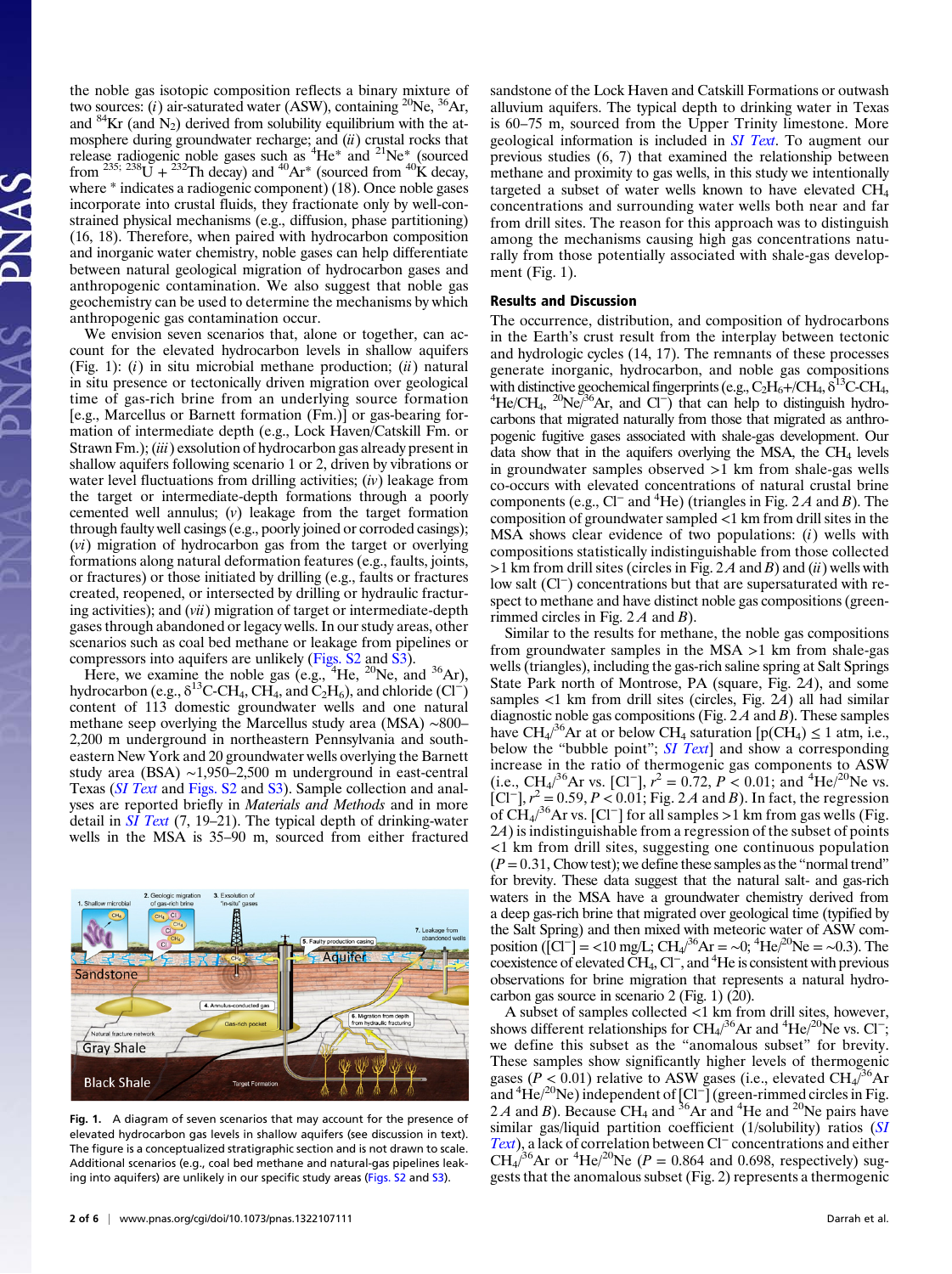

Fig. 2. The ratios of CH<sub>4</sub>/<sup>36</sup>Ar [ratios are in units (cm<sup>3</sup> STP/L)/(cm<sup>3</sup> STP/L); A and C] and <sup>4</sup>He/<sup>20</sup>Ne (*B* and *D*) vs. Cl<sup>−</sup> of domestic groundwater wells. The samples were collected in the Marcellus (MSA) (Left) and Barnett (BSA) (Right) study areas at distances >1 km (triangles) and <1 km (circles) from unconventional drill sites ([Tables S1](http://www.pnas.org/lookup/suppl/doi:10.1073/pnas.1322107111/-/DCSupplemental/pnas.1322107111.st01.docx) and [S2\)](http://www.pnas.org/lookup/suppl/doi:10.1073/pnas.1322107111/-/DCSupplemental/pnas.1322107111.st01.docx).  $[CH_4]$  is shown using grayscale intensity  $[0-60^+$  cm<sup>3</sup> ([CH<sub>4</sub>]) STP/L]. The dashed lines in the MSA are the regressions of all points collected >1 km from drill sites. In the MSA, all samples  $>1$  km from drill sites had [CH<sub>4</sub>] at or below saturation and showed significant correlations between Cl $^-$  and CH<sub>4</sub>/<sup>36</sup>Ar ( $r^2 = 0.72$ ;  $P < 0.01$ ) or <sup>4</sup>He/<sup>20</sup>Ne ( $r^2 = 0.59$ ;  $P < 0.01$ ) defined as the normal trend. For samples  $<$  1 km from drill sites, one subset was consistent with the "normal trend" (P = 0.31; Chow test), whereas the other anomalous subset had supersaturated [CH<sub>4</sub>] and high CH<sub>4</sub>/<sup>36</sup>Ar and <sup>4</sup>He/<sup>20</sup>Ne, even at low [Cl<sup>−</sup>] (green-rimmed circles in A and B). The natural Salt Spring in Montrose, PA, is shown as a square in all MSA figures, and samples targeted for microbial-sourced gases are distinguished by diamonds. In the BSA, 15 samples had [CH<sub>4</sub>] at or below saturation and significant correlations between Cl<sup>−</sup> and CH<sub>4</sub>/<sup>36</sup>Ar ( $r^2 = 0.59$ ; P < 0.01) or <sup>4</sup>He/<sup>20</sup>Ne ( $r^2$  = 0.48; P < 0.01) (dashed lines in C and D). Five samples, including two that changed between the first and second sampling periods [\(Fig. S4](http://www.pnas.org/lookup/suppl/doi:10.1073/pnas.1322107111/-/DCSupplemental/pnas.201322107SI.pdf?targetid=nameddest=SF4)), had substantially higher CH4<sup>/36</sup>Ar and <sup>4</sup>He/<sup>20</sup>Ne independent of [Cl<sup>−</sup>]. The anomalous subset of samples from both locations with elevated CH<sub>4</sub> that do not fall along the normal trend (>1 km) regression lines are consistent with a flux of gas-phase thermogenic hydrocarbon gas into shallow aquifers.

hydrocarbon gas that has separated from the brine-meteoric water mixture and migrated in the gas phase.

To test this geochemical framework in another shale-gas basin, we compared the MSA data to those from the BSA, where the source of elevated CH4 concentrations reported in domestic water wells has been controversial ([Fig. S3](http://www.pnas.org/lookup/suppl/doi:10.1073/pnas.1322107111/-/DCSupplemental/pnas.201322107SI.pdf?targetid=nameddest=SF3)). Our initial sampling in December 2012 revealed that  $\frac{9}{9}$  of 12 BSA groundwater samples were similar to the normal trend samples from the MSA. For instance, [CH4] and the ratios of thermogenic gas to meteoric water [i.e.,  $\overrightarrow{CH_4}^{36}$ Ar ( $r^2 = 0.59$ ;  $P < 0.01$ ) and <sup>4</sup>He/<sup>20</sup>Ne ( $r^2 = 0.48$ ;  $P <$ 0.01)] increased with [Cl<sup>−</sup>] (triangles and circles in Fig. 2 C and D). In contrast, three domestic wells showed identical trends to the anomalous subset of samples near gas wells in the MSA, with  $CH_4$ <sup>36</sup>Ar substantially above saturation and elevated <sup>4</sup>He<sup> $/20$ </sup>Ne, even at low [Cl−] (green-rimmed circles in Fig. 2 C and D).

To confirm these results, we resampled 12 domestic water wells from the BSA during both August and November of 2013. The two 2013 sampling campaigns each included four additional domestic wells (8 new; 20 in total). None of the new samples showed evidence of contamination. Ten of the initial 12 samples, including the three anomalous water wells, showed similar results to the 2012 analyses (green-rimmed circles in Fig. 2 C and D and [SI Text](http://www.pnas.org/lookup/suppl/doi:10.1073/pnas.1322107111/-/DCSupplemental/pnas.201322107SI.pdf?targetid=nameddest=STXT)). However, by the time of our August 2013 sampling, two of the initial samples that were originally consistent with the normal trend showed increased hydrocarbon gas concentrations that coincided with greater  $\tilde{CH}_4^{36}$ Ar and  ${}^{4}$ He/<sup>20</sup>Ne, consistent with a transition to the anomalous subset over time (Fig. 2  $C$  and  $D$  and  $SI$  Text). One water well showed order-of-magnitude

increases of both CH<sub>4</sub><sup>36</sup>Ar (24,782–722,534) and <sup>4</sup>He<sup> $/20$ </sup>Ne (267–26,324), whereas the other showed similar trends in  $CH_4^{36}Ar$  $(750-81,163)$  and <sup>4</sup>He/<sup>20</sup>Ne (42–569) during the same period (Fig. 2 C and D and [SI Text](http://www.pnas.org/lookup/suppl/doi:10.1073/pnas.1322107111/-/DCSupplemental/pnas.201322107SI.pdf?targetid=nameddest=STXT)). Because the [Cl−] did not change in either well, we suggest that thermogenic hydrocarbon gas migrated into these wells in the gas phase unaccompanied by brine between December 2012 and August 2013.

The concentrations of dissolved ASW gases (i.e.,  $^{20}$ Ne,  $^{36}$ Ar, and  $N_2$ ) can further explain the interactions that occur between hydrocarbon gas and water (16, 22–25). In the MSA, all normal trend samples both  $>1$  km and  $<1$  km from drill sites had <sup>36</sup>Ar and N2 that varied within ∼15% of the temperature-dependent ASW solubility line (cyan line in Fig. 3 A–C) (25–28). Although some background groundwaters showed minor excess air entrainment common in pumped groundwater globally ([SI Text](http://www.pnas.org/lookup/suppl/doi:10.1073/pnas.1322107111/-/DCSupplemental/pnas.201322107SI.pdf?targetid=nameddest=STXT)) (23, 29), these ranges reflect equilibration between the atmosphere and meteoric water during groundwater recharge (26, 27). In contrast, the anomalous subset of wells in the MSA (greenrimmed circles in Fig.  $3A$  and B) that have elevated methane and that departed from the brine-meteoric water mixing line were stripped of ASW gases compared with the expected solubility equilibriums ( $P < 0.001$ ; Fig. 3 A and B).

Consistent with the results from the MSA, our data suggest that 5 water wells in the BSA display evidence of gas-phase migration associated with hydrocarbon gas extraction, whereas the remaining 15 samples appear to have acquired methane naturally. The initial December 2012 sampling identified three anomalous samples in Texas with supersaturated CH<sub>4</sub> that departed from the



Fig. 3. <sup>20</sup>Ne (Top), N<sub>2</sub> (Middle), and CH<sub>4</sub> (Bottom) vs. <sup>36</sup>Ar in the MSA (Left) and BSA (Right) at distances >1 km (triangles) and <1 km (circles) from drill sites. All normal trend samples have  $36Ar$  and N<sub>2</sub> within 15% of the temperature-dependent ASW solubility line (cyan lines). Conversely, a subset of wells with elevated  $[CH_4]$  <1 km from drill sites (green-rimmed circles) shows significantly stripped ASW gases ( $^{20}$ Ne,  $^{36}$ Ar, N<sub>2</sub>), which result from extensive partitioning of dissolved ASW gases into a large volume of migrating gasphase hydrocarbons (i.e., a fugitive gas). Note that domestic wells labeled previously elevated  $CH_4$  were vented to remove methane from the water before our sampling. Consistent with the MSA, most BSA samples (15 of 20) also have normal ASW composition, but five anomalous samples, including the two that displayed pronounced changes between the initial and later sampling events [\(Fig. S5\)](http://www.pnas.org/lookup/suppl/doi:10.1073/pnas.1322107111/-/DCSupplemental/pnas.201322107SI.pdf?targetid=nameddest=SF5), have significantly stripped ASW gas composition (green-rimmed circles).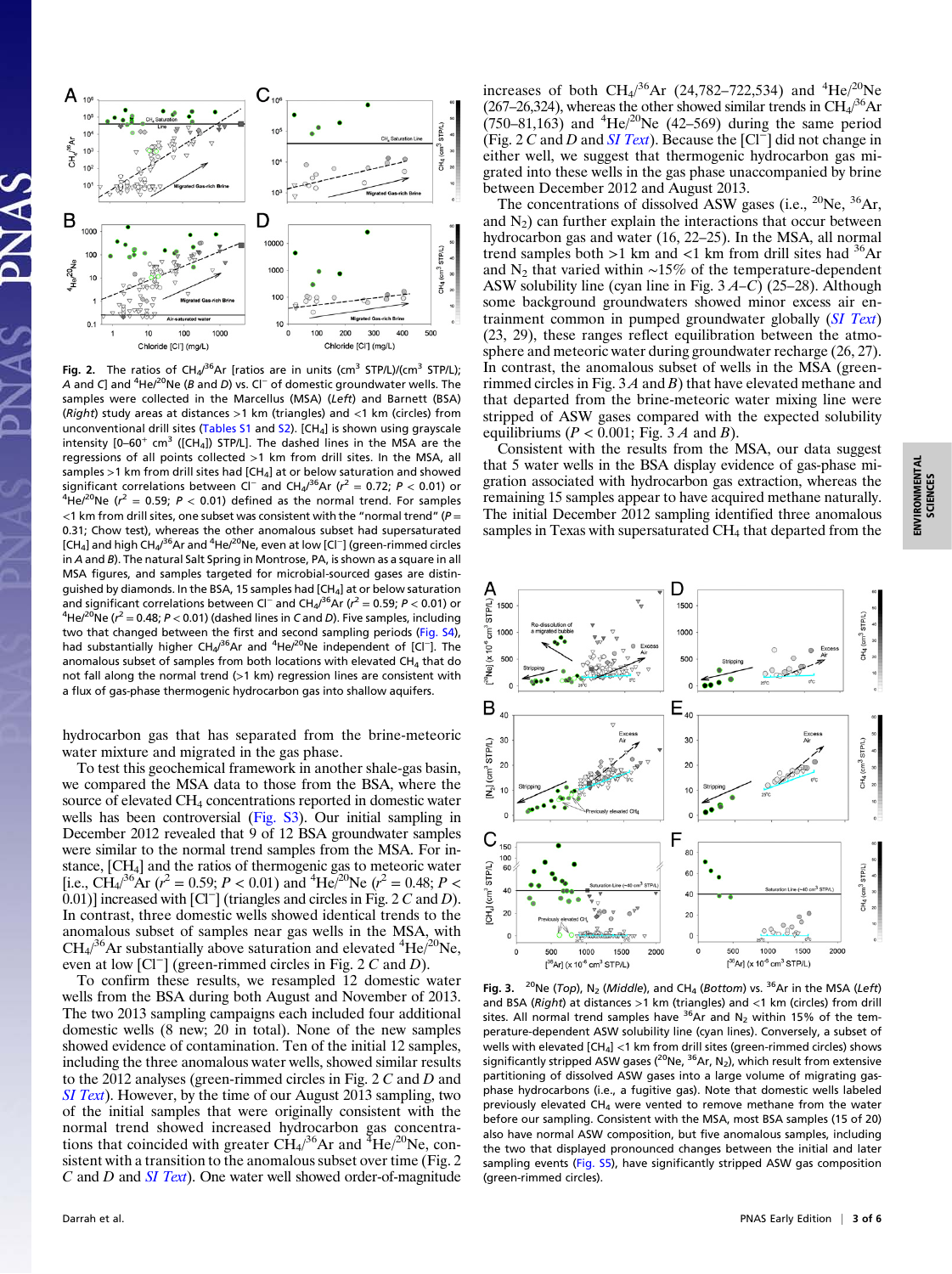brine-meteoric water mixing line (Fig.  $2 C$  and D). Each of these samples also showed significant depletions (i.e., stripping) of all ASW components ( ${}^{36}Ar$  and N<sub>2</sub>) (green-rimmed circles in Fig. 3) D–F). Data from our second and third sampling campaigns in August and November of 2013 reinforced these trends. The three original anomalous samples remained stripped of their ASW components, but the two previously normal wells that displayed increased CH4 through time also became depleted of ASW gases (i.e., stripped) by August 2013 and remained stripped in the November sampling ([Fig. S5\)](http://www.pnas.org/lookup/suppl/doi:10.1073/pnas.1322107111/-/DCSupplemental/pnas.201322107SI.pdf?targetid=nameddest=SF5).

Stripped groundwater with  $36Ar$  and N<sub>2</sub> levels significantly below atmospheric solubility, similar to those that we observed in the anomalous subset of methane-rich samples from both the MSA and BSA, requires exceptional hydrogeological conditions. Gas-phase migration of  $CH_4$  (or  $CO_2$ ) can lead to the exsolution of ASW into the gas phase (14, 16, 23). However, these processes have been observed only in hydrogeological settings where tectonic (e.g., geothermal springs) or microbial (e.g., methanogenesis in rice paddies, landfills) processes drive large volumes of gasphase migration or displace the ASW gases in the vadose zone before recharge (22, 30). Even the naturally discharging gas-rich Salt Spring in Pennsylvania has  $p(CH_4) = \sim 1$  atm and normal ASW compositions, with minor bubble nucleation only occurring near the surface as hydrostatic pressure decreases ([SI Text](http://www.pnas.org/lookup/suppl/doi:10.1073/pnas.1322107111/-/DCSupplemental/pnas.201322107SI.pdf?targetid=nameddest=STXT)).

Stripped ASW compositions in a subset of groundwater samples occurred exclusively <1 km from drill sites in the MSA and BSA and indicate a rapid introduction of high pressure [i.e.,  $p(CH_4) \gg 1$  atm] gas-phase hydrocarbons into shallow aquifers at a rate that exceeds groundwater flow. There are no apparent tectonic or hydrologic mechanisms to drive the migration of hydrocarbon gas at sufficient rates to strip ASW gases within shallow aquifers (<100 m) in either study area. Moreover, in both study areas, samples with stripped ASW composition contain elevated levels of aliphatic hydrocarbons ( $C_2H_6$ ,  $C_3H_8$ ;  $P < 0.01$ ) and heavy stable isotopic compositions (i.e.,  $\delta^{13}$ C-CH<sub>4</sub> = >−55‰) (6-9, 13)  $(P < 0.01$ ; Fig. 4B and [Fig. S7\)](http://www.pnas.org/lookup/suppl/doi:10.1073/pnas.1322107111/-/DCSupplemental/pnas.201322107SI.pdf?targetid=nameddest=SF7), which preclude microbial production as the source for elevated methane in shallow aquifers (scenario 1) (6, 7). Note that three wells targeted for elevated microbial methane levels in the MSA (e.g., landfills; diamond symbols in Figs. 2–4) were easily distinguished by diagnostic noble gas (e.g., low  $^{4}$ He/<sup>20</sup>Ne and  $^{4}$ He/CH<sub>4</sub>) and hydrocarbon isotopic tracers (light  $\delta^{13}$ C-CH<sub>4</sub>; Figs. 2B and  $\overline{4B}$ ), but still retained normal ASW gas levels (Fig. 3 A–C and [Fig. S8](http://www.pnas.org/lookup/suppl/doi:10.1073/pnas.1322107111/-/DCSupplemental/pnas.201322107SI.pdf?targetid=nameddest=SF8)). More importantly, in the MSA, the hydrocarbon composition of the anomalous subset of samples is consistent with either Marcellus-produced gases (black box in Fig.  $4A$  and B and [SI Text](http://www.pnas.org/lookup/suppl/doi:10.1073/pnas.1322107111/-/DCSupplemental/pnas.201322107SI.pdf?targetid=nameddest=STXT)) or overlying UD-produced gases (pink box in Fig.  $4A$  and B and [SI Text](http://www.pnas.org/lookup/suppl/doi:10.1073/pnas.1322107111/-/DCSupplemental/pnas.201322107SI.pdf?targetid=nameddest=STXT); scenario 2), whereas BSA samples require further consideration as discussed below. The combined evidence of noble gas and hydrocarbon molecular  $(C_2H_6+/CH_4)$  and stable isotopic ( $\delta^{13}C\text{-}CH_4$ ) compositions for the majority of anomalous subset samples is consistent with contamination by fugitive gas migration.

By constraining the mechanisms that cause elevated hydrocarbon concentrations in drinking water near natural-gas wells, we can further distinguish the presence of fugitive gas contamination. Gas-rich groundwater  $(1 cm<sup>3</sup>$  standard temperature and pressure/L methane) samples that fall along the normal trends for hydrocarbon levels, salts, and ASW gases ( $36Ar$  and N<sub>2</sub>) in the MSA have <sup>20</sup>Ne/<sup>36</sup>Ar far above ASW equilibrium (~0.156) and <sup>4</sup>He/CH<sub>4</sub> well above any known thermogenic hydrocarbon gas sources in the study area (Fig. 4A). We suggest that the enriched <sup>20</sup>Ne/<sup>36</sup>Ar and excess <sup>4</sup>He and <sup>20</sup>Ne in these samples are remnants of relatively low  $V_{\text{gas}}/V_{\text{water}}$  conditions during the geological migration of gas-rich brine from Marcellus source rocks to conventional UD hydrocarbon traps and eventually shallow aquifers as described by scenario 2 (Fig. 1).

We hypothesize that the geological migration of hydrocarbons by scenario 2 occurred in three successive steps. First,



Fig. 4.  $4H$ e/CH<sub>4</sub> vs.  $20\text{Ne}/36\text{Ar}$  (Upper Left) and  $4H$ e/CH<sub>4</sub> vs.  $\delta^{13}$ C-CH<sub>4</sub> (Lower Left) and C<sub>2</sub>H<sub>6</sub>+/CH<sub>4</sub> vs.  $\delta^{13}$ C-CH<sub>4</sub> (Upper Right) and <sup>4</sup>He/<sup>40</sup>Ar\* vs. <sup>4</sup>He/<sup>20</sup>Ne (Lower Right) of produced gases and groundwater in the MSA (Left) and BSA (Right) at distances >1 km (triangles) and <1 km (circles) from drill sites. Normal trend groundwater samples in the MSA display  ${}^{4}$ He/CH<sub>4</sub> and  ${}^{20}$ Ne/ ${}^{36}$ Ar values that increase with  $[CH_4]$  and that are significantly higher than Marcellus-produced gases. These data suggest natural geological migration of gas under relatively low  $V_{\text{gas}}/V_{\text{water}}$  conditions (scenario 2). Samples <1 km from drill sites with evidence for fugitive gas migration (green-rimmed circles) plot along a trend between Marcellus (black box) and Upper Devonian-produced gases (pink hatched box) consistent with Scenarios 4 (annulus) or 5 (production casing) (B). A cluster of groundwaters near a gas well that experienced an underground blowout (circled in A and B) displays significant stripping and enrichments in both  ${}^{4}$ He/CH<sub>4</sub> and  ${}^{20}$ Ne/ ${}^{36}$ Ar, consistent with modeled solubility fractionation vectors (red dashed lines) for gas migration through the water-saturated crust (e.g., along faults or fractures) (scenario 6), but likely results from a well packer failure at depth (scenario 5). The Strawnand Barnett-produced gases include data reported in ref. 8 and collected as part of the present study [\(Table S3\)](http://www.pnas.org/lookup/suppl/doi:10.1073/pnas.1322107111/-/DCSupplemental/pnas.1322107111.st01.docx). The molecular ratio of aliphatic hydrocarbons (C<sub>2</sub>H<sub>6</sub>+/CH<sub>4</sub>) (C) and noble gases (<sup>4</sup>He/<sup>40</sup>Ar\* and <sup>4</sup>He/<sup>20</sup>Ne) (D) in samples with evidence of fugitive gas contamination (green-rimmed circles) are significantly greater than other natural groundwaters in the area. The similarity between the C<sub>2</sub>H<sub>6</sub>+/CH<sub>4</sub>, <sup>4</sup>He/<sup>40</sup>Ar\*, and <sup>4</sup>He/<sup>20</sup>Ne composition of the five impacted wells, including the two that changed between the first and second samplings [\(Fig. S6](http://www.pnas.org/lookup/suppl/doi:10.1073/pnas.1322107111/-/DCSupplemental/pnas.201322107SI.pdf?targetid=nameddest=SF6)), and Strawn-produced gases, suggests an intermediate depth Strawn gas (scenario 4) as the most likely cause for the fugitive gas contamination observed in Texas.

hydrocarbon maturation in the Marcellus source rocks produced sufficient methane to generate a free gas phase, which caused the naturally present trace gases to partition from the formational brine into the gas phase. As trace gases partition between the brine and gas phases, the degree of fractionation between trace components such as  $^{20}$ Ne and  $^{36}$ Ar (or other trace gases) is a function of the respective partition coefficients between gas and water and the relative volumes of gas and water ( $V_{\text{gas}}/V_{\text{water}}$ ; [SI Text](http://www.pnas.org/lookup/suppl/doi:10.1073/pnas.1322107111/-/DCSupplemental/pnas.201322107SI.pdf?targetid=nameddest=STXT)) (18). Because Ne and He have higher partition coefficients (i.e., lower solubilities in the fluid) than Ar or  $CH<sub>4</sub>$ , this initial stage of relatively low  $V_{\text{gas}}/V_{\text{water}}$  gas-phase separation causes the enrichment of  $2^{0}$ Ne and  $4^{4}$ He in the migrating gas phase, whereas the residual Marcellus fluid becomes relatively depleted in  $^{20}Ne/^{36}Ar$  below ASW (0.10–0.12, as reported in ref. 19). In the second stage, the buoyant migration of relatively He- and Ne-enriched hydrocarbon gas into overlying formations further increases the concentration of less soluble trace gases (i.e., <sup>4</sup>He and <sup>20</sup>Ne) with respect to more soluble gases (i.e.,  $36$ Ar and CH<sub>4</sub>) that will preferentially redissolve into the water-saturated crust. This redissolution process<br>would yield elevated <sup>20</sup>Ne/<sup>36</sup>Ar and <sup>4</sup>He/CH<sub>4</sub> in the hydrocarbon gases emplaced in the overlying UD reservoirs, which is supported by the observed <sup>20</sup>Ne/<sup>36</sup>Ar composition of UD-produced gases (up to 1.4) in the northern Appalachian Basin (Fig. 4A) as reported in ref. 19. The final stage likely occurs at present, when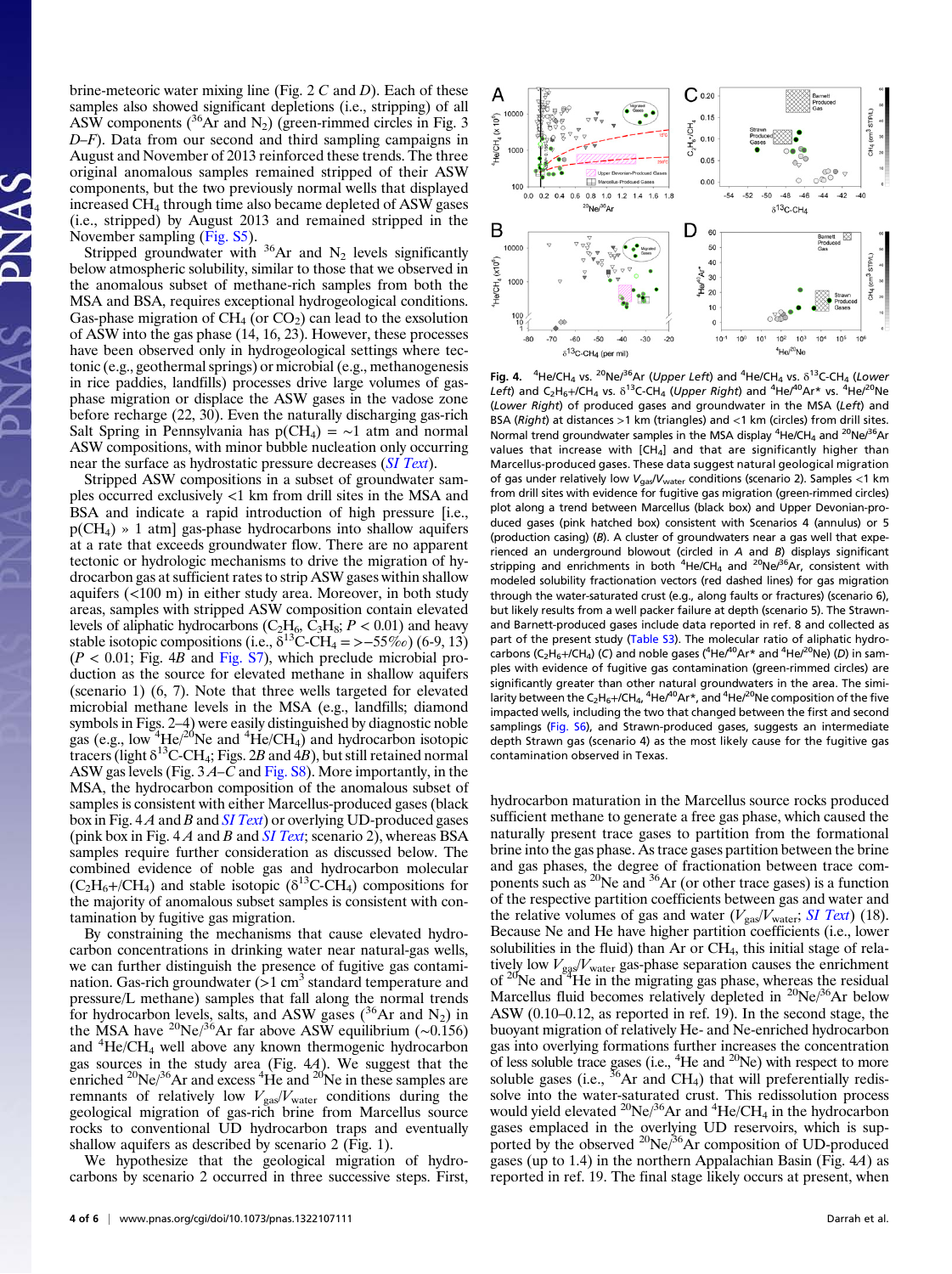hydrocarbon gases that previously migrated into UD traps (e.g., in the Lock Haven/Catskill) diffuse into and equilibrate with overlying shallow aquifers.

In contrast to the normal trend samples that show extensive fractionation following a complex history of geological migration, all samples from the anomalous subset are located <1 km from drill sites in Pennsylvania and have noble gas compositions that are inconsistent with the geological migration of hydrocarbon gas through the water-saturated crust (scenario 2). Instead, the anomalous subset of samples has significantly lower  $20\text{Ne}/36\text{Ar}$  $(P < 0.01)$  and <sup>4</sup>He/CH<sub>4</sub> ( $P < 0.01$ ) than background samples (Fig. 4A). These data likely suggest that hydrocarbon gases were emplaced into the shallow aquifer without significant fractionation of ASW 20Ne/36Ar during transport through the water-saturated crust (green-rimmed circles in Figs. 3 A–C and 4A). Consequently, for the anomalous subset of groundwater samples with stripped ASW compositions, five possible mechanisms for gas migration to shallow aquifers remain plausible (scenarios 3–7; Fig. 1), all of which implicate an anthropogenic mechanism related to gas drilling and extraction. Distinguishing among these mechanisms will further clarify the environmental implications of fugitive gas contamination and lead to engineering solutions.

Elevated CH4 levels may result from the exsolution of hydrocarbon gas already present in shallow aquifers during drilling (scenario 3). This mechanism would release hydrocarbon gases that previously migrated into shallow aquifers by scenario 2 that later phase separated from brine-rich groundwater during drilling. However, this process would release hydrocarbon gases from shallow aquifers without altering the  $\tilde{CH}_4^{36}$ Ar or  ${}^{4}He/{}^{20}$ Ne in either the migrated gas or the residual fluid because of the similar partition coefficients between the respective gases  $(SI \text{ Text})$ . Because none of the data (specifically highly elevated  $\text{CH}_4^{36}\text{Ar}$ ,  $^{4}\text{He}/^{20}\text{Ne}$  and  $\delta^{13}\text{C}$  CH a) from the anomalous subset of samples  ${}^{4}$ He/<sup>20</sup>Ne, and  $\delta {}^{13}$ C-CH<sub>4</sub>) from the anomalous subset of samples are consistent with scenario 2 in the MSA or BSA, we suggest that scenario 3 is unlikely.

Gas-phase leakage through scenarios 4 (well annulus), 5 (faulty casing), and 7 (legacy/abandoned wells) would transmit thermogenic gases from depth to the shallow aquifers with minimal interactions between the deep, pressurized gas-phase and static water present in stratigraphic units in the crust. As a result, the hydrocarbon gas released by these mechanisms would have high ratios of thermogenic to ASW components (i.e., high  $CH_4^{36}$ Ar and <sup>4</sup>He/<sup>20</sup>Ne), stripped ASW compositions and would undergo minimal fractionation of hydrocarbon gas during transport from each of the respective production intervals (e.g., Marcellus or UD formations) to shallow aquifers. As a result, the gases released through scenarios 4, 5, or 7 should also retain the composition of the gas-rich reservoir formation (i.e.,  ${}^{4}$ He/CH<sub>4</sub>,  ${}^{20}$ Ne/<sup>36</sup>Ar,  $C_2H_6 + \overline{C}H_4$ , and  $\delta^{13}C$ -CH<sub>4</sub>).

The majority of anomalous subset samples (i.e., green-rimmed samples) in the MSA display minimal fractionation of gas compositions (e.g., low <sup>20</sup>Ne<sup> $/36$ </sup>Ar and <sup>4</sup>He/CH<sub>4</sub>). These data are consistent with the anthropogenic release of a fugitive hydrocarbon gas by either scenario 4, 5, or 7 depending on location, although scenario 7 is unlikely based on the lack of legacy wells in the research area [\(Fig. S2\)](http://www.pnas.org/lookup/suppl/doi:10.1073/pnas.1322107111/-/DCSupplemental/pnas.201322107SI.pdf?targetid=nameddest=SF2). Importantly, all of these data are inconsistent with scenario 6 (direct migration of gases upward through the overlying strata following horizontal drilling or hydraulic fracturing) because in this scenario, gas/liquid partitioning would significantly fractionate the diagnostic gas isotope ratios during migration through the water-saturated crust.

In the MSA and many other basins, the molecular and isotopic fingerprints of the hydrocarbon gases can distinguish between scenarios 4 (annulus leakage) and 5 (faulty casing leakage) (31, 32).<br>For example, UD-produced gases typically have lower δ<sup>13</sup>C-CH<sub>4</sub>  $(-38\% \text{ to } -44\% \text{)}$ , normal  $\Delta^{13}C_{1-2} = 0$ , and low ethane  $(C_2H_6 + \text{)}$  $CH_4 = 0.01$  (6, 7, 9) (pink box in Fig. 4B and *[SI Text](http://www.pnas.org/lookup/suppl/doi:10.1073/pnas.1322107111/-/DCSupplemental/pnas.201322107SI.pdf?targetid=nameddest=STXT)*). In contrast, Marcellus-produced gases have heavier  $\delta^{13}$ C-CH<sub>4</sub> values (-29‰

to −35‰), reversed stable isotopic composition (i.e.,  $Δ^{13}C_{1-2} = >0$ ), and a higher proportion of aliphatic hydrocarbons ( $C_2H_6 + /CH_4$  > 0.015; black box in Fig. 4B and  $SI$  Text) (7, 9, 13). By comparing  $^{4}$ He/CH<sub>4</sub> vs.  $\delta^{13}$ C-CH<sub>4</sub> (Fig. 4B), C<sub>2</sub>H<sub>6</sub>+/CH<sub>4</sub> vs.  $\delta^{13}$ C-CH<sub>4</sub>, or  $\delta^{13}$ C-CH<sub>4</sub> vs.  $\Delta^{13}$ C<sub>1–2</sub> [\(Fig. S7\)](http://www.pnas.org/lookup/suppl/doi:10.1073/pnas.1322107111/-/DCSupplemental/pnas.201322107SI.pdf?targetid=nameddest=SF7), we find evidence for both scenarios 4 and 5 in different locations in the MSA. Three clusters of groundwater wells with noble gas evidence for fugitive gas contamination have molecular and isotopic fingerprints that are consistent with these UD sources, whereas four clusters are consistent with a Marcellus composition (black box in Fig.  $4A$  and B).

Similarly, in the BSA, the compositions of the five anomalous samples and the distance to legacy wells ([Fig. S3\)](http://www.pnas.org/lookup/suppl/doi:10.1073/pnas.1322107111/-/DCSupplemental/pnas.201322107SI.pdf?targetid=nameddest=SF3) also preclude scenarios 1, 2, 3, 6, and 7. However, because the isotopic composition ( $\delta^{13}$ C-CH<sub>4</sub>) of both the Barnett Fm. and overlying Strawn Fm. are similar, routine analyses of hydrocarbon stable isotope compositions do not easily distinguish between scenarios 4 and 5 in this setting (8). Here, additional fingerprinting techniques, such as noble gases (19) or the molecular composition of hydrocarbons, provide a complementary approach.

Noble gases are useful tracers because the ASW compositions  $(36Ar, 20Ne)$  are consistent globally and the crustal components  $(e.g., <sup>4</sup>He and <sup>40</sup>Ar)$  are resolvable and unaffected by oxidation or microbial activity. The radiogenic gases (i.e.,  ${}^{4}$ He and  ${}^{40}$ Ar) form by the time-integrated decay of  $U + Th$  and K in the crust and are released from different lithologies as a function of temperature (*[SI Text](http://www.pnas.org/lookup/suppl/doi:10.1073/pnas.1322107111/-/DCSupplemental/pnas.201322107SI.pdf?targetid=nameddest=STXT)*) (19). As a result, the  ${}^{4}$ He/ ${}^{40}$ Ar<sup>\*</sup> ratio is a marker for the thermal maturity of thermogenic hydrocarbon gases (19). The similarity between  $\dot{C}_2H_6 + /CH_4$  vs.  $\delta^{13}\dot{C}_1CH_4$  and  ${}^4\dot{H}e/{}^{40}\text{Ar}^*$  vs.  $^{4}$ He $/20$ Ne in the Strawn-produced gases and the anomalous subset of five groundwater samples in the BSA suggests that contamination likely results from the release of annulus-conducted gas sourced from the Strawn Fm. (scenario 4) rather than from the Barnett Shale (scenarios 5 or 6; Fig. 4 C and D).

Unlike the seven discrete clusters of groundwater contamination discussed thus far, an eighth cluster of four groundwater samples (three water wells and one ephemeral spring) in the MSA displayed evidence of stripping and significantly elevated  ${}^{4}$ He/CH<sub>4</sub> and <sup>20</sup>Ne/<sup>36</sup>Ar (green-rimmed circles in the oval in Fig. 4A). This cluster includes the only samples consistent with significant fractionation during the migration of hydrocarbon gas from depth, through water-saturated strata in the crust, and finally into the shallow aquifer (scenario 6). We propose that the composition of these samples reflects a mixture between  $(i)$  residual water previously depleted in ASW components by a large flux of migrating gas similar to the mechanism observed for other stripped samples (green-filled circles) and  $(ii)$  a hydrocarbon gas that redissolved into groundwater within shallow aquifers following extensive fractionation during transport through water-saturated strata in the crust. A natural-gas production well near this sampling location experienced an "underground mechanical well failure" before our sampling (12, 33). Although our noble gas and hydrocarbon data cannot eliminate scenario 6 alone, the PA Department of Environmental Protection reports suggest that our data likely record a casing well packer failure at depth (33), consistent with scenario 5, which permitted extensive fractionation of gas components during transport through the water-saturated crust. Thus, we find no unequivocal evidence for large-scale vertical migration of hydrocarbon gas from depth attributable to horizontal drilling or hydraulic fracturing (scenario 6).

In summary, our data demonstrate eight discrete clusters of groundwater wells (seven overlying the Marcellus and one overlying the Barnett) near shale-gas drill sites that exhibit evidence for fugitive gas contamination. Three clusters of groundwater wells in the MSA are consistent with hydrocarbon gas contamination from intermediate-depth UD sources and one cluster in the BSA is likely derived from an intermediate-depth Strawn source. The most likely cause for these four cases of fugitive gas contamination is the release of intermediate-depth hydrocarbon